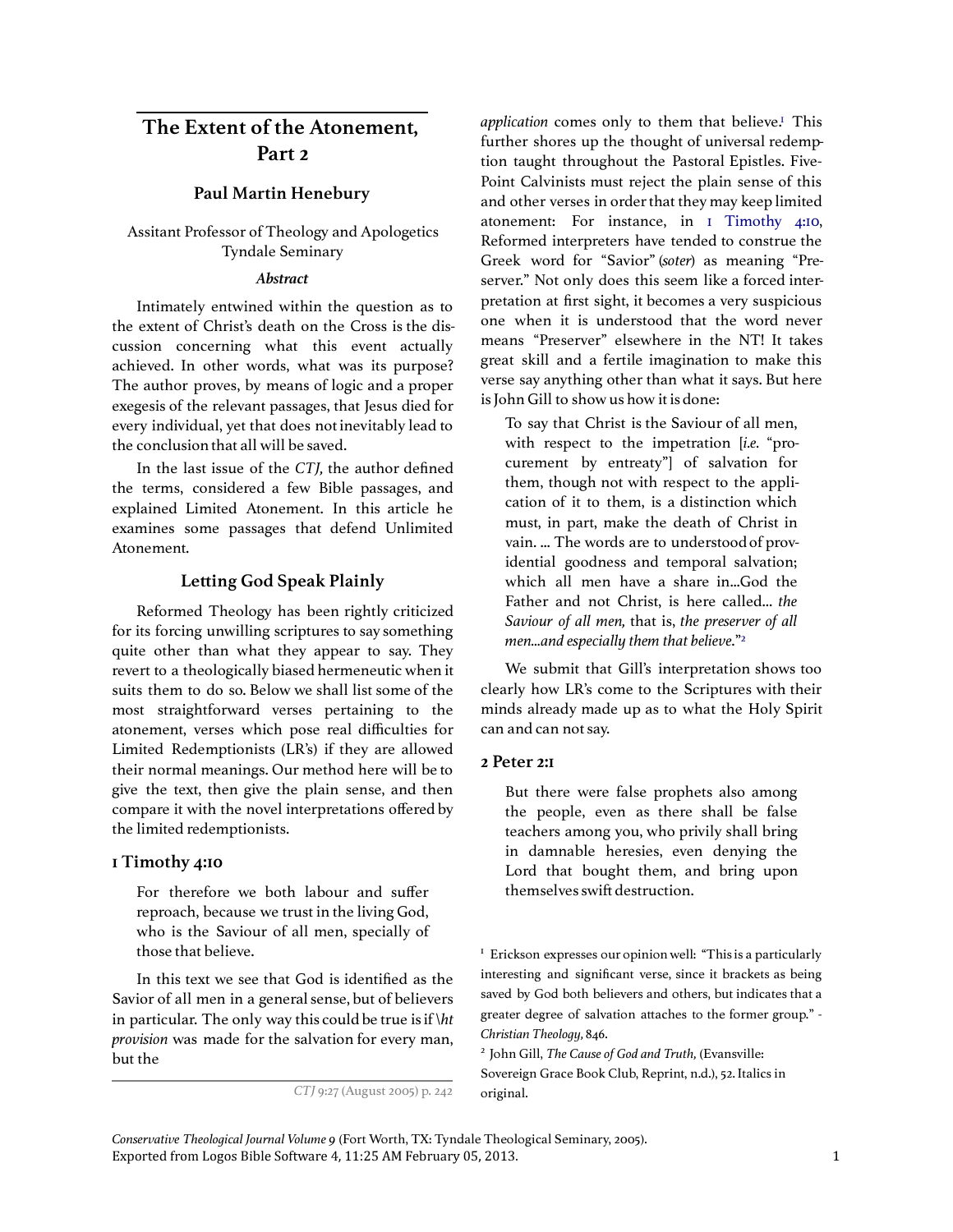In this verse the Lord is said to have "bought" false teachers. These people are lost, as the chapter makes clear. How then could Christ have

## CTJ 9:27 (August 2005) p. 243

bought *[aqorazein]* them? Long answers that *aqo*razein should here be forced to mean "created"3 instead of "bought." He has persuaded himself that, "Peter intentionally alludes to the phrase "thy father that hath bought [created] thee" in Deuteronomy 32:17."<sup>4</sup> Long reasons:

Therefore, the point that Peter seems to be making in referring to Deuteronomy 32:6 in 2 Peter 2:1 is that just as God had sovereignly acquired Israel out of Egypt... in order to make her a covenant nation spiritually and nationally because He created her for this purpose, so Christ...acquired the false teachers...in order to make them a part of the covenant nation of God in the flesh [i.e. the Church] because He had created them...for the purpose of bringing glory to Himself through their foreordainment unto condemnation ..."<sup>5</sup>

If Long is to be followed in his interpretation of the verse, then the same God who warns Christians about these false teachers ( $\overline{1}$  John 4: $\overline{1}$ –3; Jude 3–5), is the very one who is responsible for introducing them! Thus, God is set against Himself! We think we have a right to demur, and to agree with John Calvin, who simply comments: "They, then, who throw off the bridle, and give themselves up to all kinds of licentiousness, are not unjustly said to deny Christ by whom they have been redeemed."<sup>6</sup>

<sup>3</sup> This writer could not find anyone who thought "created" was a proper translation of agorazo. Not BAGD, Kittel, Brown, Cremer, Spicq, etc.

<sup>4</sup> Long, Definite Atonement,76. We think the allusion to be a product of Long's wishful thinking.

<sup>5</sup> Ibid., 77.

<sup>6</sup> John Calvin, Calvin's Commentaries Vol. XXII: The Second Epistle of Peter, (Grand Rapids: Baker Book House, Reprint 1981), 393. There is scarcely any commentator, if any, who follows Long. In addition, one ought to give attention to Hebrews 10:29: "Of how much sorer punishment, suppose ye, shall he be thought worthy, who hath trodden under foot the Son of God, and hath counted the blood of the covenant, wherewith he was sanctified, an unholy thing, and hath done

#### 2 Peter 3:9

The Lord is not slack concerning his promise, as some men count slackness; but is longsuffering to us-ward, not willing that any should perish, but that all should come to repentance.

The verse could hardly exhibit more pristine clarity. God does not want any human being to go to hell. Hell was made for the devil and his angels (Matt.  $25:41$ ), not for men. But He will allow sinners to perish if they persist in their willful hatred of Him. There are very many things that happen that are not according to God's perfect will, but He nonetheless permits them to occur (e.g. Jer. 19:5). For all that, the LR cannot let it stand. R. C. Sproul follows Owen in his handling of the text. His case rests upon the restrictive term "us" in the verse. The "us" are believers. So, "[since 2 Peter is written by a Christian believer to Christian believers and for Christian believers,"<sup>7</sup> the true meaning (in our paraphrase), is that, "God is longsuffering to the elect, not willing that the elect should perish, but that all the elect come to repentance." To put it another way, Peter was assuring his Christian readers that He did not wish those He had elected to perish. Instead, God wished all those whom He had already elected to come to repentance! That is, at the hands of a Five-Point Calvinist, 2 Peter 3:9 is turned into a tautology. Quite why such a non-profundity as this would be allowed entrance into the Canonical Scriptures is hard to conceive.<sup>8</sup>

#### Matthew 23:37

O Jerusalem, Jerusalem, thou that killest the prophets, and stonest them which are sent unto thee, how often would I have gathered thy children together, even as a hen gathereth her chickens under her wings, and ye

despite unto the Spirit of grace?" In this verse the writer says that "the blood of the covenant" sanctified a person who goes to hell.

<sup>7</sup> R. C. Sproul, Grace Unknown,170. Of course, this same thing could be said for basically the whole NT. What is this supposed to prove? Does Sproul honestly believe the NT was only written for Christians?

<sup>8</sup> Calvin sides with unlimited redemptionists on the passage.

Exported from Logos Bible Software 4, 11:25 AM February 05, 2013. 2 Conservative Theological Journal Volume 9 (Fort Worth, TX: Tyndale Theological Seminary, 2005).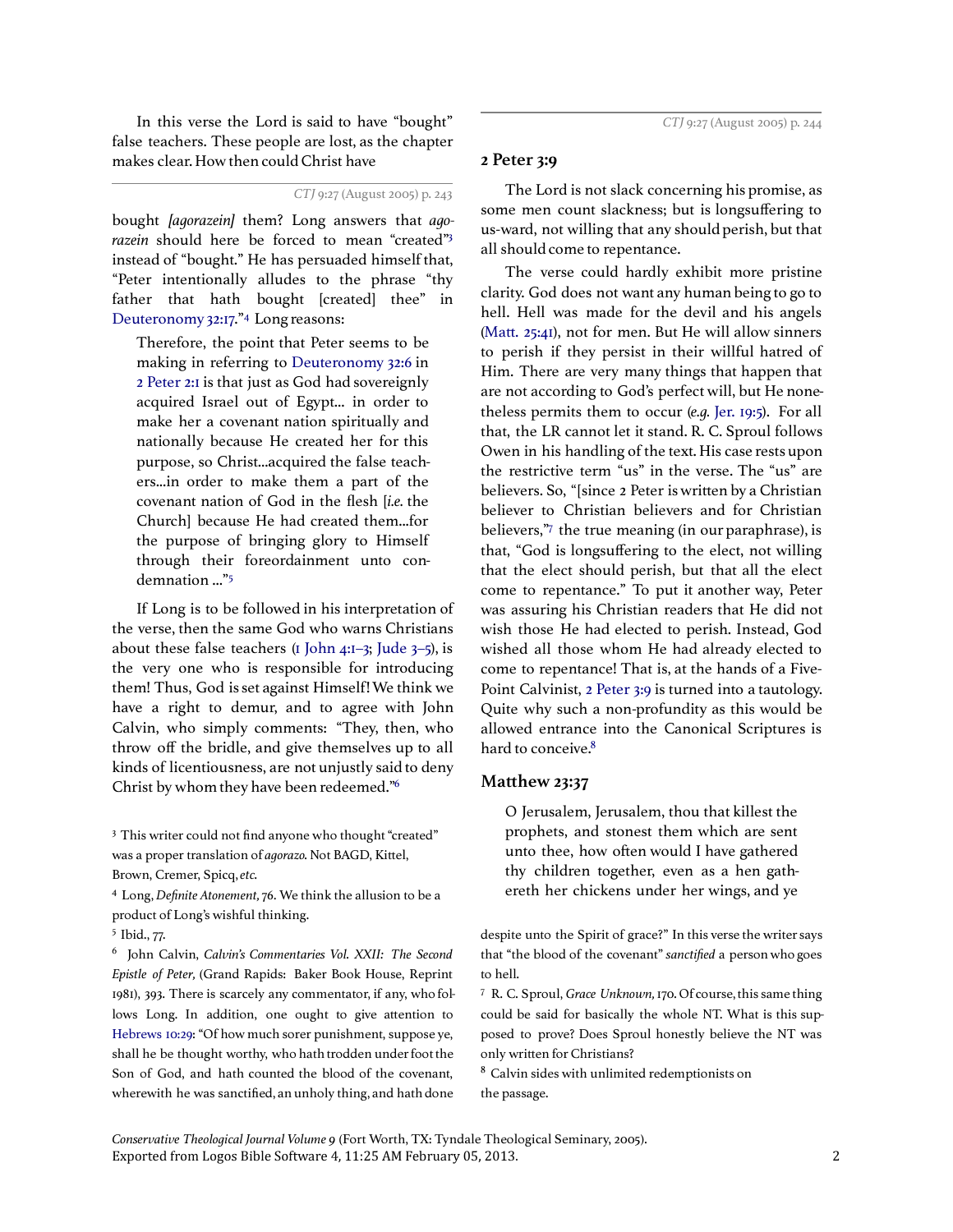The meaning of this verse is as straightforward as anything could be. Christ is lamenting over Jerusalem - the city of the Great King, that should have known Him, but was to be the scene of His decease. The will of God for this city as expressed by Jesus Himself: "How often

CTJ 9:27 (August 2005) p. 245

would I..., but ye would not." According to the Lord He wanted to save them. Yet He permitted their willful rejection of His Person. As such, this verse reinforces the natural reading of 2 Peter 3:9 (see above), and so shows the intent behind the atonement, at least unless one holds to limited atonement. In which case, the verse must be doctored. James White's efforts will suffice for an example:

Who, then, is "Jerusalem"? It is assumed by Arminian writers that "Jerusalem" represents individual Jews who are, therefore, capable of resisting the work and will of Christ. But upon what warrant do we leap from "Jerusalem" to "individual Jews"? The context would lead us to conclude that this is to be taken in a universal sense. Jesus is condemning the Jewish leaders, and it is to them that He refers here. ... A vitally important point here is that the ones the Lord desired to gather are not the ones who "were not willing"! ... The "children" of the leaders would be the Jews who were hindered by the Jewish leaders from hearing Christ.<sup>9</sup>

Is it true that the context demands that one understand "Jerusalem" to refer to the Jewish leadership? There are easily as many commentators who think that "Jerusalem" is a metonymy for the whole nation, as those who confine it to the religious leadership. Many of them notice the change in mood from excoriation to lamentation.<sup>10</sup> This

interpretation is enforced by the verses that follow. Jesus' prediction of coming doom best fits with the view of the city's inhabitants generally. LR's tend to ignore Matthew 23:38–39. For another thing, and citing John Gill with approval, White holds that the "children" (i.e., the Jewish inhabitants minus their leaders) were, in fact, willing to come to Christ. But this causes a problem surely? For if they were willing to hear Christ, and He

CTJ 9:27 (August 2005) p. 246

was willing to save them, then why were not all of them saved<sup>11</sup> Thus, the problem presented in the verse is only shifted, not avoided.

## 1 John 2:2

And he is the propitiation for our sins: and not for ours only, but also for the sins of the whole world.

John states that Christ is the propitiation for two groups of people, the believers, and "the whole world." (kosmos). The kosmos is the evil world system that has pitted itself against God and His revelation. This is how John uses this word five more times in the very same chapter (2:15–17). He continues to use "world" in this sense in 3:1, 13, and 17.

Actually, the fact is that this is uniformly how John uses kosmos, and the only reason it is objected to in 1 John 2:2 (and 4:14), is because it's normative meaning explodes limited atonement.<sup>12</sup> Space does not permit any interaction with LR interpretations. As usual, they have to boil the verse down into a trite statement of fact; that Christ is not just the propitiation for the Christians reading John's epistle, but also for Christians the world over. As if the Apostle would express himself in such a clumsy way!

 $<sup>II</sup>$  "Gill says that only temporary protection was in Christ's</sup> mind. - The Cause of God and Truth, 28. Norman Geisler responds to this view by stating that, "it forces us to believe that God's concern for the temporal conditions of all men is greater than that of His concern for their eternal souls!" -Norman Geisler, Chosen But Free, (Minneapolis: Bethany House Publishers, 1999), 200. Some of Geisler's criticisms in this book are telling, even though we think the book has its fair share of problems.

<sup>12</sup> Gary Long completely overlooks John's use of kosmos in 1, 2, and 3 John in his appendix dealing with this verse.

Exported from Logos Bible Software 4, 11:25 AM February 05, 2013. 3 Conservative Theological Journal Volume 9 (Fort Worth, TX: Tyndale Theological Seminary, 2005).

<sup>9</sup> The Potter's Freedom, 137-138. White adds Matthew 23:13 as proof. Italics in original.

<sup>&</sup>lt;sup>10</sup> For example, Hagner agrees that the Pharisees and Scribes were in view, but thinks the verse "is directed primarily to the inhabitants of Jerusalem (cf. Luke 19:41–44). " - Donald A. Hagner, Matthew 14-28, (Dallas: Word Books, 1995), Word Biblical Commentary, Volume 33b, 680. Hagner also thinks Jesus' lament includes these religious leaders.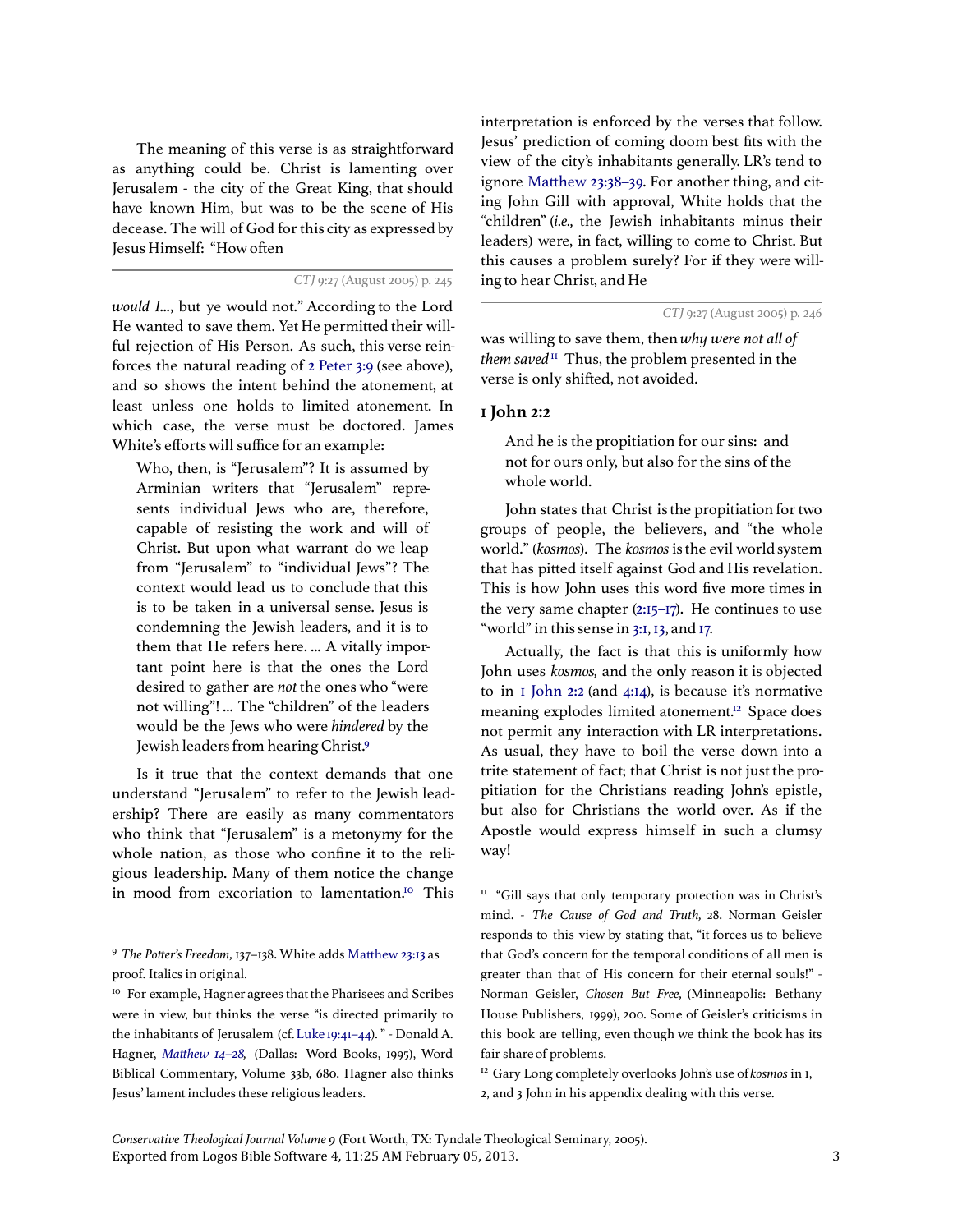### 1 John 4:14

And we have seen and do testify that the father sent the Son to be the Saviour of the world.

Notice how in the context John uses the term "world." In 4:I he writes: "... because many false prophets are gone out into the world."; in verse 3we read that, "this is that spirit of antichrist, whereof ye have heard that it should come; and even now already is in the world." In verse 4 John writes: "greater is he that is in you, than he that is in the

world." The fifth verse says: "They are of the world; therefore speak they of the world, and the world heareth them." In verse 17 it says: "because as he is, so are we in this world." On into chapter 5 and verses 4-5: "For whatsoever is born of God overcometh the world,... Who is he that overcometh the world, but he that believeth that Jesus is the Son of God?" Finally, in 5:19:"And we know that we are of God, and the whole world lieth in wickedness." The only place that it cannot sustain the same meaning (according to people like Owen, Gill, Long, etc.) is in 4:14. There the meaning magically changes. We submit that unless limited atonement is first presupposed, or the contexts are ignored, nobody would interpret "the whole world" in 1 John 2:2, and "world" in 1 John 4:14as synonyms for the elect only.

#### 1 Timothy 2:4–6

For this is good and acceptable in the sight of God our Saviour; who will have all men to be saved, and to come unto the knowledge of the truth. For there is one God, and one mediator between God and men, the man Christ Jesus; who gave himself a ransom for all, to be testified in due time.

The key word here is the meaning of the word "all." Three main interpretations have been given to it:

- A. All means everyone.
- B. All means all of the elect.
- C. All means all of every sphere (all classes).

Positions B and C are related. The latter is just a more nuanced view which better fits the context. B is too blunt and crude an interpretation to pass muster, although some still cling to it. C basically says that since the word "all" is used to mean "all kinds of in places (e.q. 1 Cor. 15:22), it can and does mean that here. But there is much that is wrong in this interpretation:

i. The word "all" is used in a universalistic sense (i.e. "all without exception") in the context. Even the command to pray "for kings and for all in authority" (v. 1) is universalistic. Paul does not say "all elect kings and elect rulers."

ii. The plain sense makes sense. And it matches other verses. But the LR interpretation again assails the perspicuity of Scripture by a limitation on the word "all."

iii. As NT scholar I. Howard Marshall has pointed out, 1 Timothy 2:6 is a partial quotation of Mark 10:45 where Jesus says that He came "to give His life a ransom for many." In the I Timothy passage, Paul swaps all for many, a strange substitution if he believed in limited atonement. Further, the Hebrew word for many "often has the sense of a great many as opposed to a few. ... Thus "all" is the appropriate paraphrase."<sup>13</sup> And since Jesus is citing Isaiah 53:11–12<sup>14</sup> in Mark 10:45, Paul would naturally have that meaning in mind. Marshall shows this to be typical of Paul by comparing how he alternates "all" with "many" in Romans 5:12–19. <sup>15</sup> (Interestingly,

<sup>13</sup> I. Howard Marshall, "Universal Grace and Atonement in the Pastoral Epistles," in Clark H. Pinnock, General editor, The Grace of God, The Will of Man, (Grand Rapids: Zondervan, 1989), 59. We do not recommend this book! However, though Arminian (and sometimes Open Theist) in orientation, this book contains some trenchant criticisms of Five-Point Calvinism.

<sup>14</sup> There is no room here to address Isaiah  $53$ , but the key verse is verse 6. The verse is categorical. The "all we" of the first clause (which must refer to all Israel at least), is answered by the "us all" of the second clause. Thus, the prophecy proclaims that the iniquity of all people (or all Israel), was laid upon Him. Erickson thinks this verse is difficult to get around. He states, "It is difficult to this passage and not conclude that just as everyone sins, everyone is also atoned for." - Christian Theology, 847.

<sup>15</sup> Long (16-19), tries to make the elect "the Seed of the woman," and the non-elect "the seed of the serpent." But the Seed of the woman is Christ, not Christians (Gen. 3:15; Gal. 3:16 cf. Gen. 22:17b). Besides, has he forgotten Ephesians 2:2-3;

Exported from Logos Bible Software 4, 11:25 AM February 05, 2013. 4 Conservative Theological Journal Volume 9 (Fort Worth, TX: Tyndale Theological Seminary, 2005).

CTJ 9:27 (August 2005) p. 247

CTJ 9:27 (August 2005) p. 248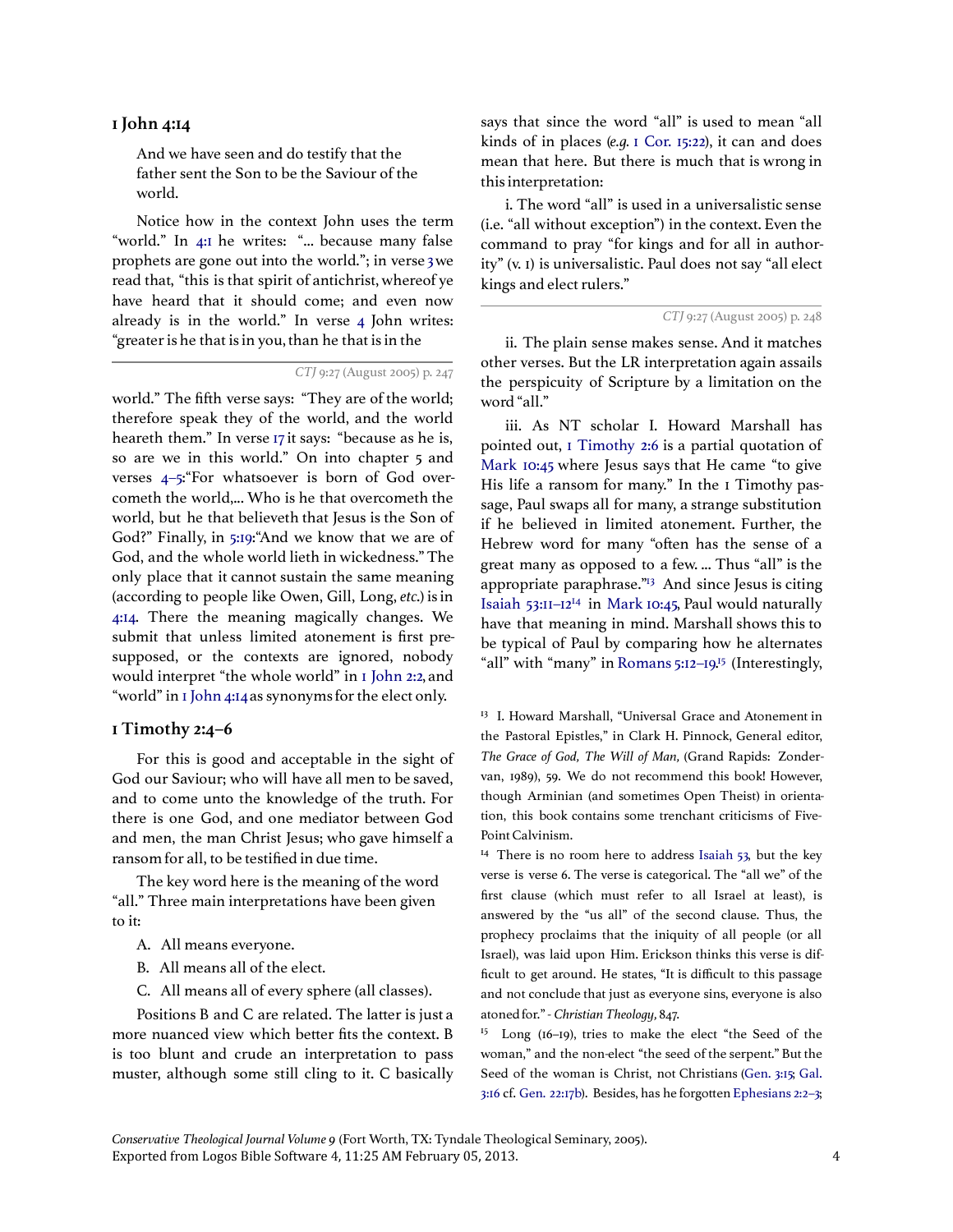Calvin supports this interpretation of "many" in his commentaries).

We conclude with this opinion of Gordon Fee in his commentary:

There is ... a long history of theological urgency...that has been generated by this sentence [i.e. 2:3–401. Much of it stems from an Augustinian-Calvinist view of election that appears to be at odds

CTJ 9:27 (August 2005) p. 249

with the plain sense of the text...Much of this discussion has been carried on quite apart from Paul's context..." He suspects that sometimes, "an author's theology has been already in hand before approaching the text, and the discussion has been a kind of skirmish with it. All of this applies to v. 6 as well.<sup>16</sup>

Our conclusion is that these passages speak powerfully and unequivocally of unlimited atonement. The Reformed responses to these texts (where one can find them) usually require a preacceptance of Definitive Atonement before they can be swallowed. In other words, the question is begged before the verse is examined. This amounts to deductive theologizing replacing inductive exegesis. The fact is that Unlimited Redemptionists (UR's) are not forced into fanciful re-interpretations of straightforward passages that don't fit their theory. Neither do they make "problem texts" out of plain language statements by the apostolic authors. They can comfortably include all of the passages enlisted by LR's into their broader system. The same definitely cannot be said for the LR's.<sup>17</sup>

 $16$  Gordon D. Fee, I and 2 Timothy, Titus, (Peabody:

Hendrickson Publishers, 1995), New International Biblical Commentary Series, 68.

<sup>17</sup> This does not stop them trying. For instance, Long boldly claims that, "there are scriptural statements ... which cannot, by any fair process of interpretation, be reconciled with the doctrine of universal redemption." - Definite Atonement, 32. Elsewhere he calls for "consistent principles of biblical interpretation." (60). But what he means by this is theological interpretation (cf. 68). Long approaches his "problem texts" (his name for 1 John 2:2; cf. 92), with definite atonement already lodged firmly in his mind. His "exegesis" can only be

# Dispensationalism, Limited Atonement, and Hermeneutics

We hope that by this stage in the study we have shown how those who believe in Limited atonement must find recourse to a theologically charged hermeneutic so as to navigate around those texts which teach both that faith goes before regeneration and that Christ died for all mankind.<sup>18</sup> It is this playing fast and loose with hermeneutics that ought

CTJ 9:27 (August 2005) p. 250

to prevent every dispensationalist from becoming a Five-Point Calvinist. Gary Long admits that he employs theological approach (using the "covenant of grace") to these texts.<sup>19</sup>

For a dispensationalist to permit a grammaticalhistorical-theological hermeneutic in order to explain such passages is tantamount to denying the hermeneutical foundation upon which dispensationalism is built — and thus, amounts to nothing less than a tacit denial of the entire dispensationalist system of theology. As Five-Point Calvinists define them, the senses given to each individual part of TULIP (minus Limited atonement) cannot be swallowed whole. As Reformed theologians use Total depravity they have in mind the view that because the unregenerate is a spiritual corpse it is impossible for him to believe the Gospel unless he is first regenerated?<sup>20</sup> But if regeneration precedes faith then it stands to reason that particular redemption is true, for the atonement would only comprehend those to whom faith is given and are thus regenerated.<sup>21</sup> John Owen would be right when he states,

deductive {i.e. eisegesis).

 $18$  The textbooks generally refer to this as grammatical-historical-theological interpretation. This very same hermeneutic is engaged when dealing with passages that teach a seven-year Tribulation and a Millennium.

<sup>19</sup> See, for example, Long,  $10-25$ , 68. In the same way the respected Reformed theologian John Murray places theology before exegesis. This allows him to state that, "when we examine the Scripture we find that the glory of the cross is bound up with the effectiveness of its accomplishment." - John Murray, Redemption - Accomplished and Applied, (Grand Rapids: Eerdmans, 1955), 75.

<sup>20</sup> E. G. Sproul, Grace Unknown, 141; White, The Potter's Freedom, 113.

Exported from Logos Bible Software 4, 11:25 AM February 05, 2013. 5 Conservative Theological Journal Volume 9 (Fort Worth, TX: Tyndale Theological Seminary, 2005).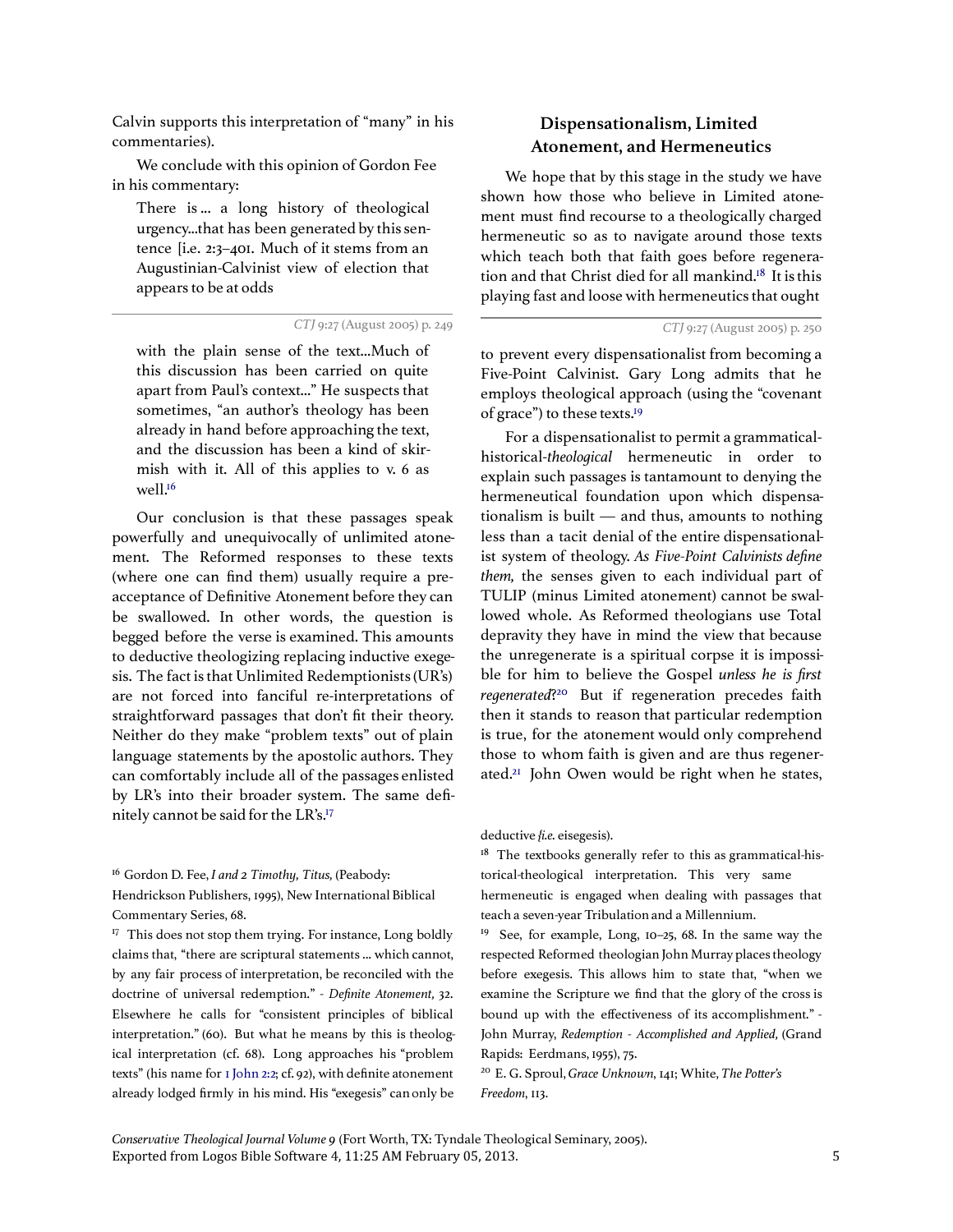"Salvation, indeed, is bestowed conditionally; but faith, which is the condition, is absolutely procured."<sup>22</sup> If Christ's death procured our faith we ought to see the logic and relinquish any belief that Christ died for the non-elect, for otherwise they would be saved; which is to say, elect!

Likewise is it the case with their definition of Unconditional election. Now, no member of the CTS will doubt that God elects certain individuals unconditionally to salvation (2 Thess. 2:13). But once depravity has been defined in such terms as the above, election becomes the basis for definite atonement. For example, regarding Rom. 8:31-34 one writer

CTJ 9:27 (August 2005) p. 251

says: "These are *family* promises, given to those whom God chose on the basis of His own mercy and grace from all eternity. And from this we can see testimony to the particular redemption worked out in Christ."<sup>23</sup>

White here reads particular redemption into particular election. And on the basis of his view of the atonement he is right to. This is why we had better get our definition of the atonement directly from the Scriptures and define unconditional election accordingly.

Again, we believe that God will infallibly bring to salvation His elect (John 6:37, 44), but we should not think that Irresistible grace demands that a person is born-again before he believes, either logically or any other wise.

Lastly, dispensationalists should reject the Reformed doctrine of the Perserverance of the saints in favor of the exegetically sound doctrine of Eternal Security, or, if you like, the preservation of the saints. Although some five-pointers will draw no distinction between these terms, it is vital that the dispensationalist realize that what they mean by this term has ramifications for the doctrine of assurance. We hold that our salvation is secure because of the Bible's testimony. We have eternal life; we are bone of His bone and flesh of His flesh; we have

<sup>21</sup> It is important to see how the idea of the Atonement as "definite" controls the definition of Total Depravity. We wish we had more space to expound upon this.

been adopted and in God's sight we are already glorified. But that is not where it ends for the Five-Point Calvinist.

For them the P signifies that if you are elect you will persevere. Hence, this leads to the creation of "check-lists" to give assurance that one is truly one of the elect, which finds its terminous in "Lordship Salvation." The Reformed doctrine of the Perseverance of the Saints, which constantly looks for proofs of regeneration, cannot logically lead to simple assurance. We may illustrate this by seeing what a Lordship teacher says is the difference between a true and a false assurance. Ernest Reisinger put the matter this way:

1. True assurance begets unfeigned humility. False assurance begets spiritual pride.

2. True assurance leads to increased diligence in the pursuit of holiness. False assurance leads to sloth and self-indulgence.

CTJ 9:27 (August 2005) p. 252

3. True assurance leads to candid self-examination and a desire to be searched and corrected by God.

False assurance leads to a disposition to be satisfied with appearance and avoid accurate self-examination.

4. True assurance leads to constant aspiration after more fellowship with God. False assurance does not aspire after greater intimacy with God.

The author adds, "It is not the strength of one's convictions that proves the validity of his assurance, but the character of one's convictions."<sup>24</sup>

I must leave the reader to draw his own conclusions. I hope that what has been said demonstrates why a consistent dispensationalist must define his own terms and not borrow blindly from the Reformed definitions. Put simply, Five-Pointers are right to point out that a "four point Calvinist" who

<sup>24</sup> "Ernest C. Reisinger, Lord and Christ, (Phillipsburg, NJ: P&R Publishing, 1994), 115. That is, assurance is based upon what one sees as the spirituality of one's convictions. The reader is urged to compare the above with the teaching of Lewis Sperry Chafer's Systematic Theology, Vol. VII, 21-24.

Exported from Logos Bible Software 4, 11:25 AM February 05, 2013. 6 Conservative Theological Journal Volume 9 (Fort Worth, TX: Tyndale Theological Seminary, 2005).

<sup>22</sup> Owen, 123.

<sup>23</sup> White, 237.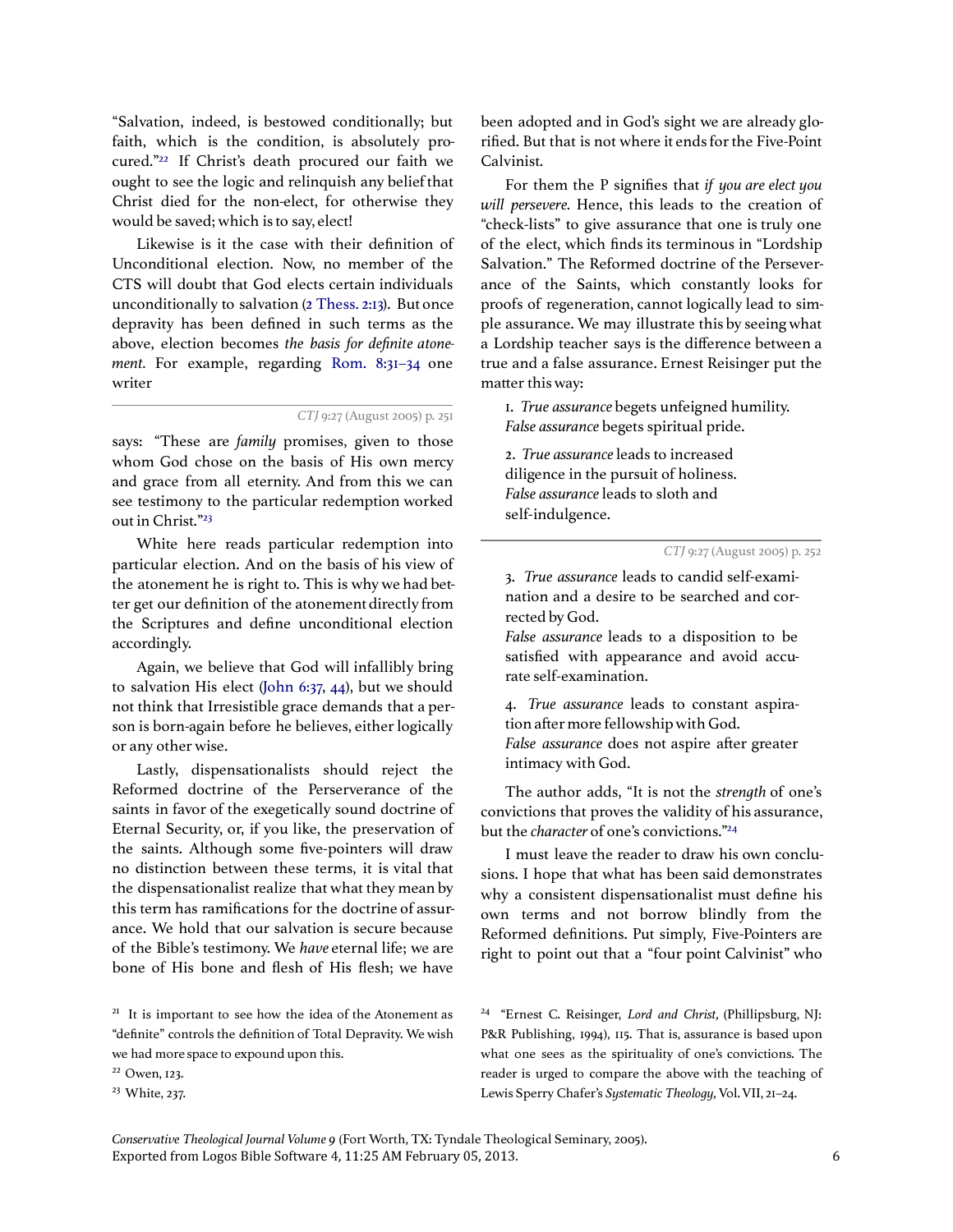sticks to the Reformed definitions excluding Limited Atonement has an irreconcilable tension in his theology, and that a consistent Five-Point Calvinist will NOT be a dispensationalist.<sup>25</sup> Many think that Limited Atonement is the weak link in the whole system. With respect I think this is a serious misreading of the position. Once accepted, Limited Atonement actually holds all the other points of TULIP together.

#### Does "World" Ever Mean "Elect"?

That the term "world" (kosmos) is used in both a universal sense and a restricted sense is admitted by all. The question is whether kosmos ever takes on a technical connotation signifying the elect. We often hear from our Reformed brethren that when the Bible says "God so loved the

CTJ 9:27 (August 2005) p. 253

world" it really means "God so loved the elect in the world." Is that assertion true?

### The Standard Reference Works

Surely the matter can be resolved by a look at the lexicons and theological dictionaries. These tools define the terms and give their usages in the Bible. The Greek word in question is "Kosmos." The present writer looked this word up in the Dictionary of NT Theology (ed. Colin Brown), and could not find any place where it meant anything even like "the world of believers" or "the church." And this came as no surprise. After all, according to a study done by Norman Douty, no major lexicon or theological dictionary reduces the term kosmosto a synonym for the elect. Douty goes on to say:

All of this is disastrous for the advocates of Limited Atonement. They have ventured to set themselves above the combined scholarship of our lexicons, encyclopedias and dictionaries, when they have ascribed a further

<sup>25</sup> It is this writer's opinion that the reason men like A. W. Pink and S. Lewis Johnson, and many like them; rejected dispensationalism is because they were Five-Point Calvinists. They were already employing two hermeneutical methods the grammatical-historical, and the grammatical-historicaltheological, in order to hold to Limited Atonement and regeneration prior to faith. Quite clearly, something had to give!

significance to the word "Kosmos", which will support their theological system.<sup>26</sup>

When a Limited Redemptionist is willing to ignore the standard reference works, ignore the plain sense of the texts, and ignore the fact that his doctrine is unsupported by a single explicit mention in Scripture, one can be sure that he has come to the Bible with his mind already made up.

#### Arguing From John 17

Not a few of the arguments offered by LR's in defense of their teaching find their beginnings in the soil of Christ's High Priestly Prayer of John 17. In his sterling defense of limited atonement, John Owen wrote: "Now, by the way, we know that Christ refused to pray for the world, in opposition to his elect. "I pray for them," saith he: "I pray not for the world, but for them thou hast given me," John 17:9. And therefore there was no foundation for such an interceding for them, because he was not [hilasmos] for them."<sup>27</sup>

In the context Owen is dealing with 1 John 2:2. He has seconded John 17:9 to deal with it. Since, in John 17 Christ did not intercede for the non-elect, this means that no propitiation could have been made for them. Hence, 1 John 2:2 can be tackled with this prior decision.

In our view, the best way to show up this method is to line up the mam verses where "world" (kosmos) is a bone of contention:

He was in the world, and the world was made by Him, and the world knew Him not. (John 1:10)

For God so loved the world, that He gave His only-begotten Son, that whosoever believeth in Him should not perish, but have everlasting life. (John 3:16)

For God sent not His Son into the world to condemn the world; but that the world through Him might be saved. (John 3:17)

And this is the condemnation, that light has

<sup>26</sup> Norman F. Douty, The Death of Christ, (Irving: William and Watrous, 1978), 44–45.

<sup>27</sup> Owen, 65. He also notices John 17:24.

Exported from Logos Bible Software 4, 11:25 AM February 05, 2013. 7 Conservative Theological Journal Volume 9 (Fort Worth, TX: Tyndale Theological Seminary, 2005).

CTJ 9:27 (August 2005) p. 254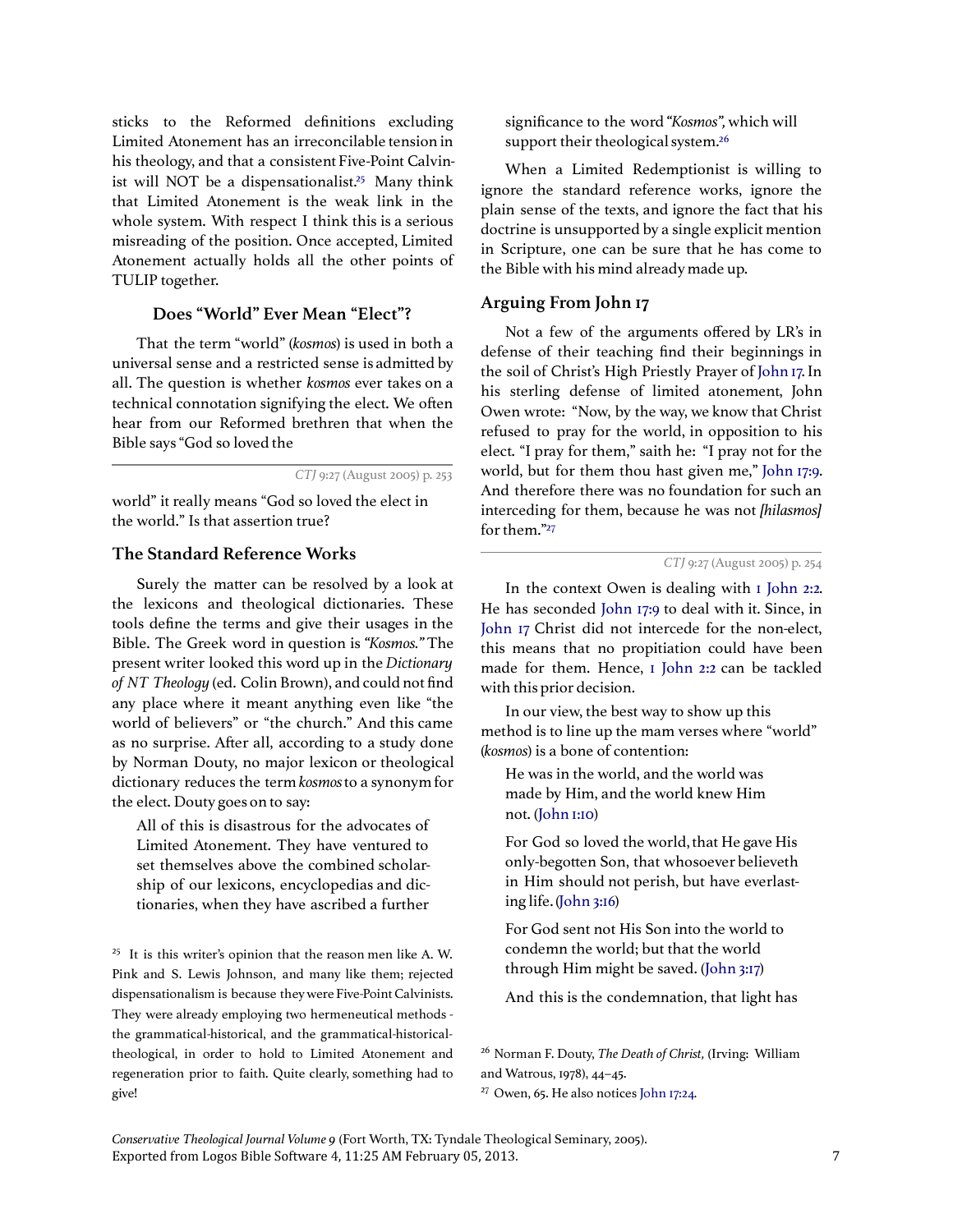come into the world, and men loved darkness rather than light, because their deeds were evil. (John 3:19)

And said unto the woman, Now we believe, not because of thy saying: for we have heard Him ourselves, and know that this is indeed the Christ, the Saviour of the world. (John 4:42)

I am the living Bread which came out of heaven: if any man eat of this Bread, he shall live forever: and the Bread that I will give is my flesh, which I will give for the life of the world. (John 6:51)

In all these representative verses the meaning of "world" (kosmos) is constant. Each verse is easily interpreted by the UR to refer to the rebellious, autonomous, and spiritually darkened world-system of fallen mankind. When one turns to read John 17:9, the question comes up, "Can somebody who believes in UR interpret this verse in the same consistent way, or is he forced to look for another interpretation?" Here is the verse in question: "I pray for them: I pray not for the world, but for them which Thou hast given me; for they are Thine." (John 17:9).

From verse 6 we know that Jesus is referring to His disciples, whom God has given to Him "out of the world." So, when a UR comes to verse 9 he simply understands Jesus to mean that He is interceding specially for His disciples, as opposed to the world of mankind to whom they will be sent, and from whom they will make converts (v. 20). Then comes

verse 21b: "that the world may believe that Thou hast sent me." (cf. v. 25).

Now, we ask, what is difficult about all this? Unless limited atonement is presupposed, the term kosmos always means the same thing in these passages. F. F. Bruce comments: "If [Jesus] does not pray for the world, it is not because he had no concern for the world (John 4:42; cf. 3:17; 12:47). But the salvation of the world depends on the witness of those whom the Father has given him 'out of the world' (see verses 21, 23), and it is they who need his intercession at this junction."<sup>28</sup>

The person who simply reads the text without

assuming the doctrine of limited atonement does not have to qualify the meaning of any term. But LR's once more have to tamper with the plain sense of several of these verses so that they can retain their preconceived teaching.

# Does God Love the "World"?

A corollary to this novel usage of "world" to mean "the elect" involves the understanding of John 3:16. Does it mean, "God so loved the elect that He gave His only begotten Son, that whoever of the elect believes should not perish, but have everlasting life."? If it does, then doesn't it follow that God does not love the non-elect? And if that is so, then how can anyone invite a lost person to come to Christ? Perhaps Christ did not die for them, and God does not love them? One thing is for certain, no five-point Calvinist can tell a lost soul that Christ died for them.

For example: "As a reformed Christian, the writer believes that counselors must not tell any unsaved counselee that Christ died for him, for they cannot say that. No man knows except Christ Himself who are His elect for whom He died."<sup>29</sup>

CTJ 9:27 (August 2005) p. 256

Further, as stated previously, if God does not love the non-elect then it follows that it is His will that they reject Christ - who is, after all, not sent to save them anyway. If that is true then verses like John 3:36 are simply incoherent. Condemnation becomes a doctrine grounded in a volutanstic fiat of God that is not based in His character.

#### Summary

To summarize our study, we may state that God's intention was to provide a universal atonement on the basis of which He can "judge the quick and the dead." The elect were predestined to eternal

<sup>28</sup> F. F. Bruce, *The Gospel of John*, (Grand Rapids: William B. Eerdmans Publishing Company, 1983), 331. From his comments on other texts it is clear that Bruce believed in unlimited atonement.

<sup>29</sup> Jay E. Adams, Competent to Counsel, (Nutley: Presbyterian and Reformed Publishing Co., 1970), 70. The reader may wish to refer back to our comments on Perseverance of the saints under the sub-heading, "Dispensationalism, Limited Atonement, and Hermeneutics."

CTJ 9:27 (August 2005) p. 255